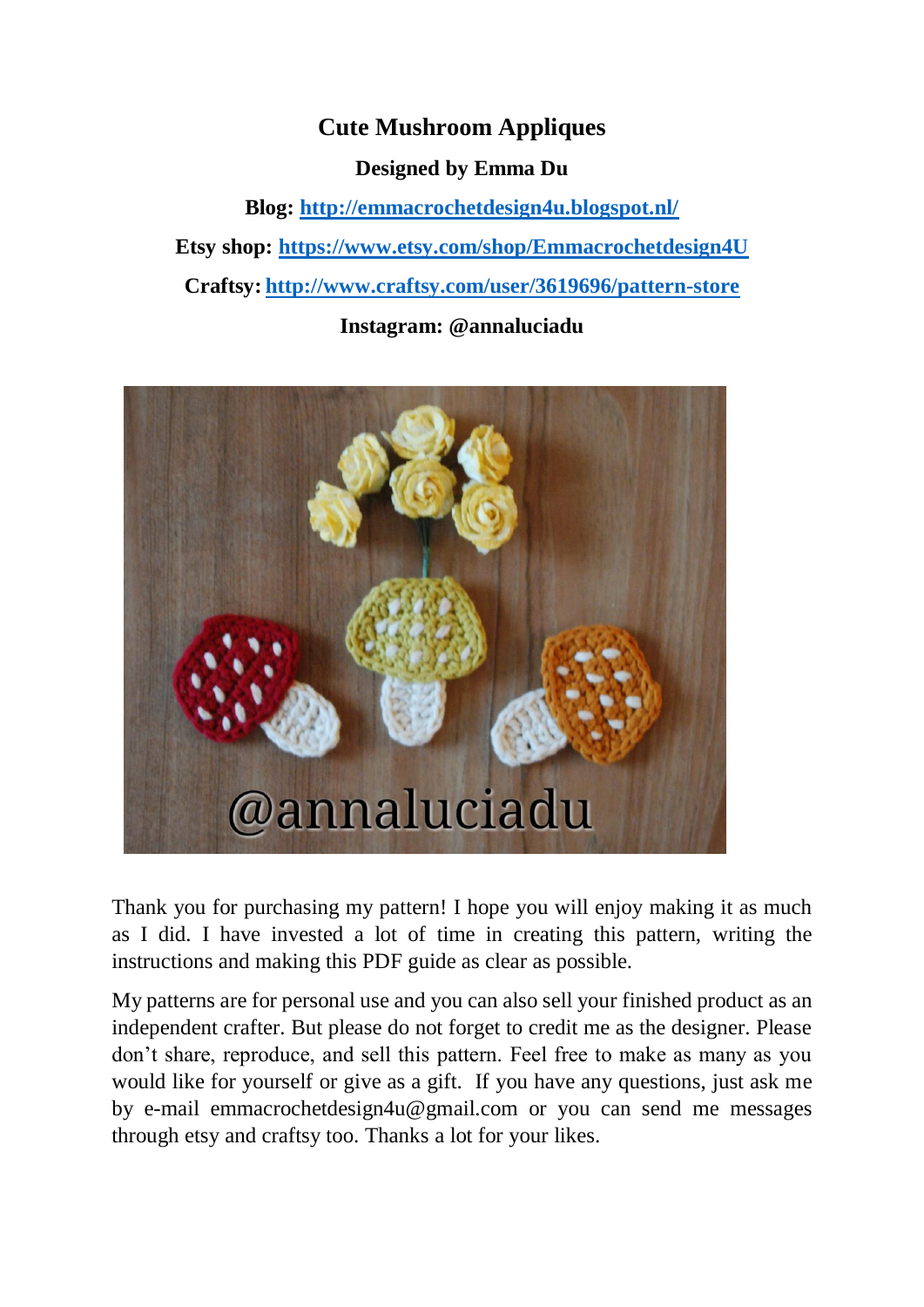Finished applique size: 6cm \* 7cm Materials:

- 1. 5-ply yarn,
- 2. 4.0mm crochet hook
- 3. Tapestry needle

Abbreviations used in the pattern

(please note that I use US terminology throughout.)

 $ch = chain \; ch = chains \; sc = single \; crochet \; hdc = half \; double \; crochet$  $dc = double crochet rep = repeat sk = skip sl st = slip stitch sp = space$  $sps = spaces$  st = stitch sts = stitches

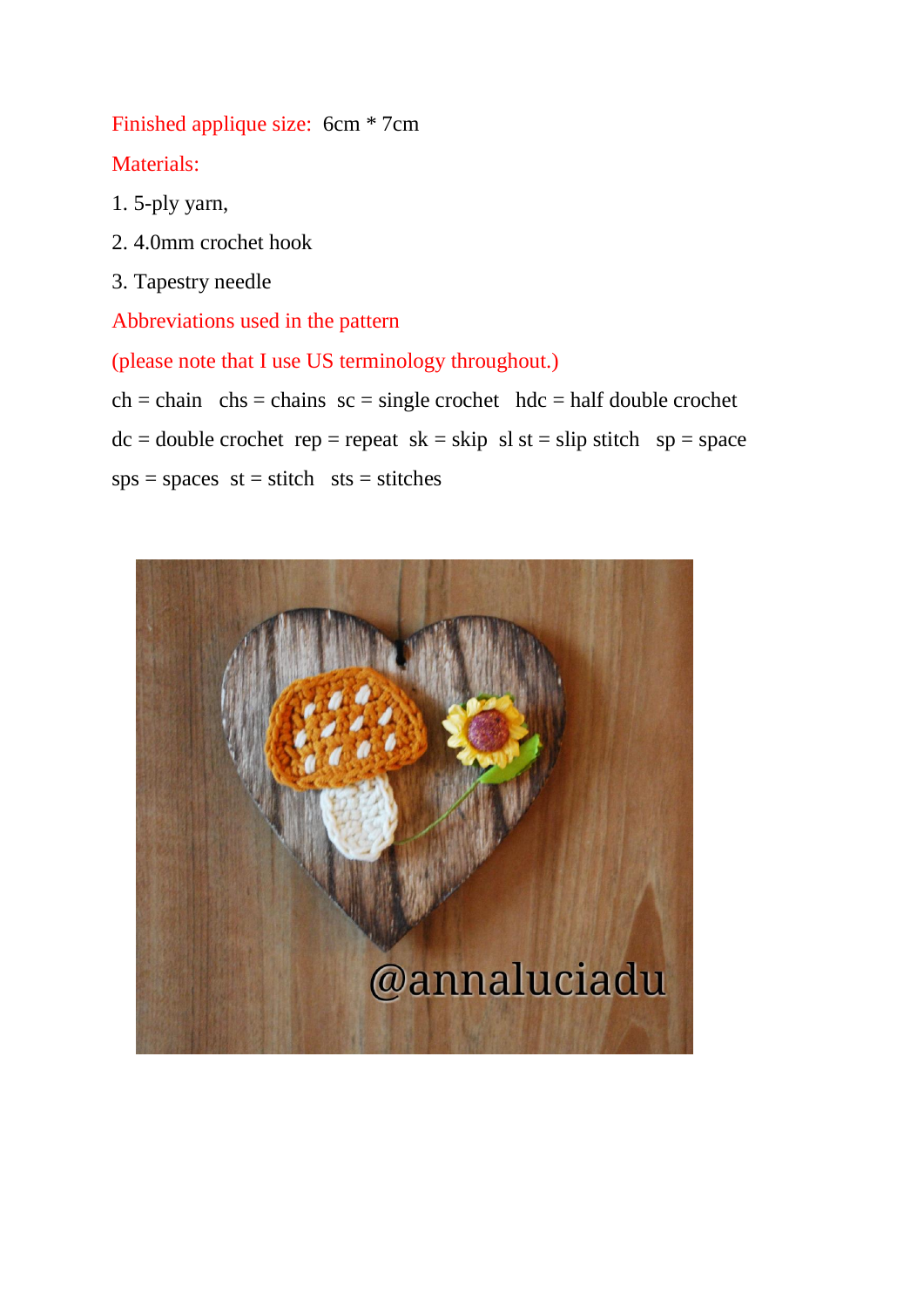Mushroom top part:



Row1:Ch11, sc in the  $2<sup>nd</sup>$  ch from the hook, sc in each ch across, ch1, turn. (10)

Row2: Sc first 2 sts together, sc in each of next 6 sts, sc last 2 sts together, ch1, turn. (8)

Row3:Sc in each st across, ch1, turn. (8)

Row4: Sc first 2 sts together, sc in each of next 4 sts, sc last 2 sts together, ch1, turn. (6)

Row5: Sc in each st across, ch1, turn. (6)

Row6: Sc first 2 sts together, sc in each of next 2 sts, sc last 2 sts together, ch1, cut the yarn , weave in ends. (4)

Last round: Sc in each st around with ch2 in each corner to make it round and smooth.